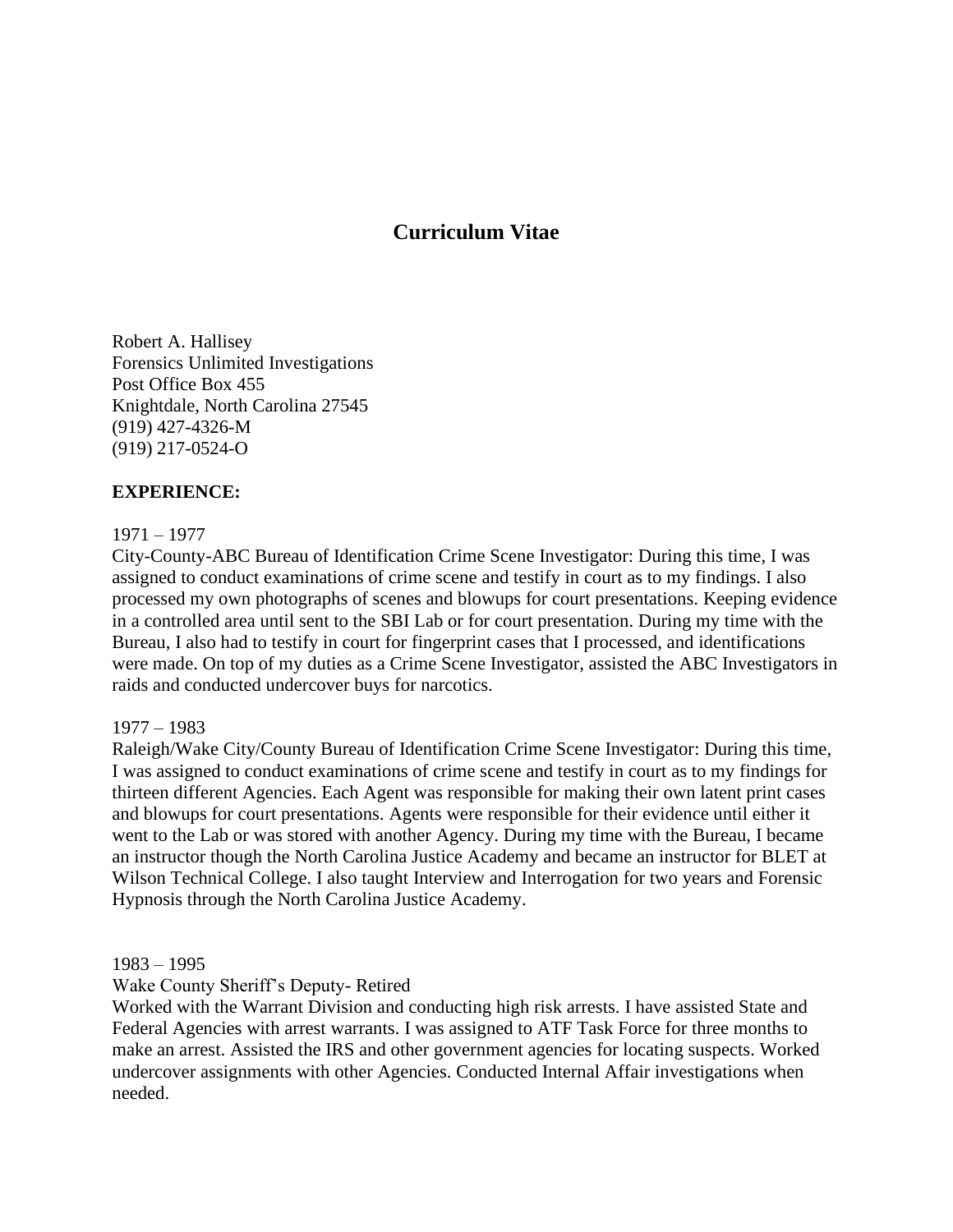1995 – Present Private investigator

## **TRAINING:**

I received fingerprint science training under the tutelage of William Joyner of the City-County-ABC Bureau of Identification, while during my employment in Fayetteville, North Carolina. This training was through the Institute of Applied Science 1971-1974.

I received training from The Federal Bureau of Investigation in fingerprint identification and classification 1975.

I have been certified as fingerprint expert thirty-four times from 1974 through 2018 in Federal and State Courts.

**Homicide Investigation**- at the Southern Police Institute at University of Louisville in Louisville, Kentucky (1973)

**Rape Investigation**- at the Southern Police Institute at University of Louisville in Louisville, Kentucky (1974)

**Crime Scene Investigation**- - at the Southern Police Institute at University of Louisville in Louisville, Kentucky (1975)

**Interview and Interrogation**- at the North Carolina Justice Academy, located in Salemburg, North Carolina (1977)

**Burglary Investigations**- University of Georgia, Athens, Georgia (1978)

**Advance Crime Scene Photography-**NC Justice Academy, Salemburg, NC (1978) **Instructors Training**- at the North Carolina Justice Academy, located in Salemburg, North Carolina (1979) I received training at the State Bureau of Investigation for various classes as Surveillance, fingerprints, handwriting analysis, blood analysis (1979-1981) **Instructor-Coastal Plains Law Enforcement Training-Wilson, North Carolina (1980-1982) Forensic Hypnosis**- at the University of Florida, Saint Petersburg, Florida (1981), provided this tool to multiple Police Departments and other organization until 1983, when it was terminated in North Carolina. I still perform this service to Agencies as an investigative tool only. **Fingerprint Laser Training**- Fayetteville, North Carolina (2011) **Cell Phone Forensics-**Greensboro, North Carolina (2011) **Homeland Security-** Atlantic Beach, North Carolina (2013) **Pedophile training for Children**- Atlantic Beach, North Carolina (2013) **Cell Phone Tower Examination- Wake Forest, North Carolina** (2014) **Latent Print Chemical Part 1, Sirchie Fingerprint Labs** (2014) **Basics of Latent Print Chemicals - Working with Iodine-Sirchie Fingerprint Labs** (2014) **Digital Fingerprints - Understanding the Basics- Sirchie Fingerprint Labs** (2014) **Latent Print Basics - Working with Fluorescent Powders and Alternate Light Sources-Sirchie Fingerprint Labs** (2014) **Basics of Latent Print Lifting- Sirchie Fingerprint Labs** (2014) **New Photography methods dealing with crime scents-Sirchie Labs (2016) Critical Incident Stress Management (CISM) (2018) Assisting Individuals in Crisis (2018)**